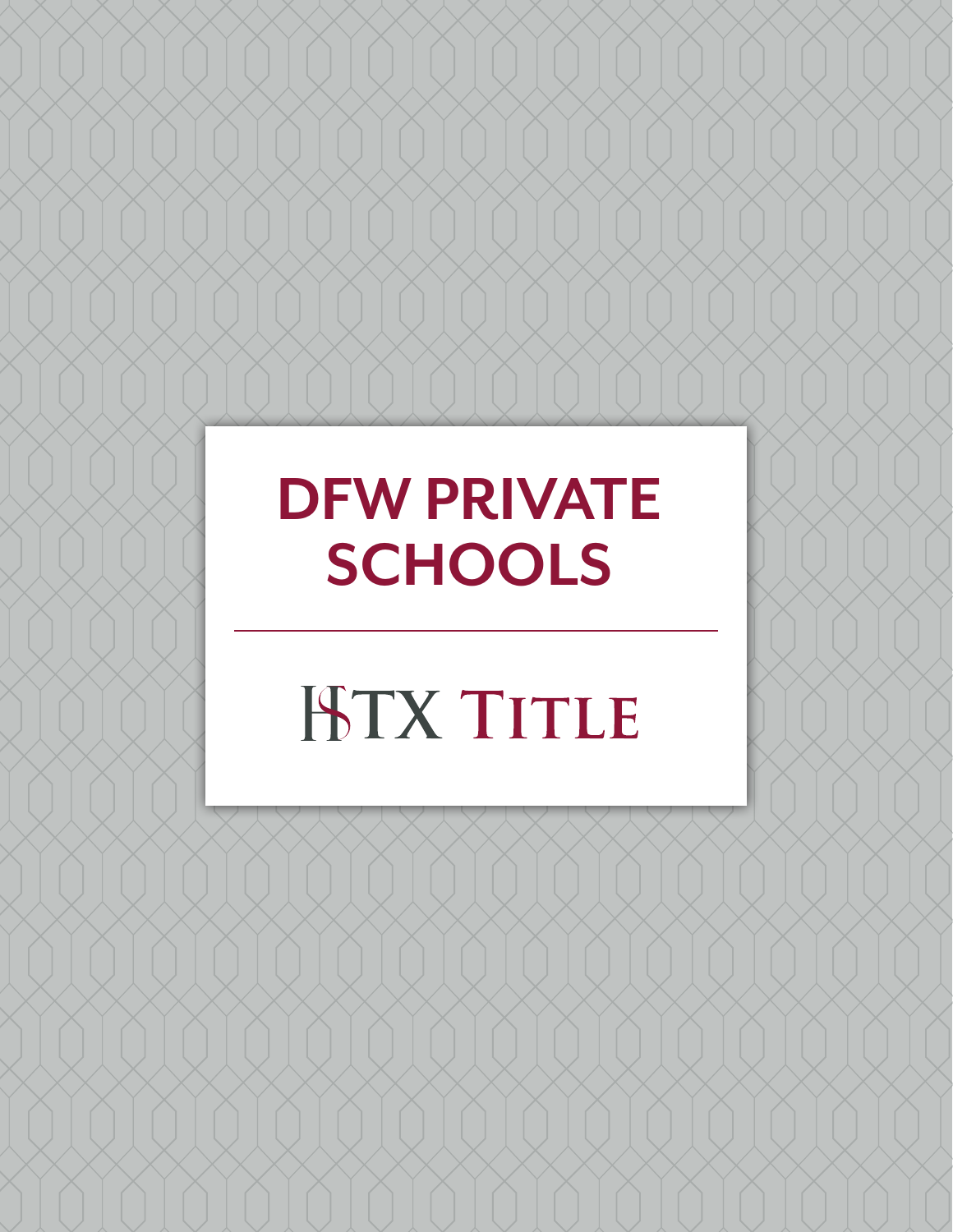#### **COLLIN COUNTY**

| All Saints Catholic School                  | 7777 Osage Plaza Parkway, Dallas, TX 75252    | 214.217.3300 | PK-8         |
|---------------------------------------------|-----------------------------------------------|--------------|--------------|
| Ann & Nate Levine Academy                   | 18011 Hillcrest Road, Dallas, TX 75252        | 972.248.3032 | PK-8         |
| Bethany Christian School                    | 3300 W Parker Road, Plano, TX 75075           | 972.596.5811 | $K-12$       |
| Bridge Builder Academy                      | 520 Central Pkwy East #101, Plano, TX 75074   | 972.516.8844 | $K-12$       |
| Canyon Creek Christian Academy              | 2800 Custer Parkway, Richardson, TX 75080     | 972.231.4890 | <b>PK-12</b> |
| Castle Montessori of McKinney               | 6151 Virginia Parkway, McKinney, TX 75070     | 972.592.1222 | $PK-3$       |
| Celina Christian Academy                    | PO Box 389, Celina, TX 75009                  | 972.382.2930 | K-6          |
| Centennial Montessori Academy               | 7508 W Eldorado Parkway, McKinney, TX 75070   | 972.548.9000 | $K-4$        |
| Children's Carden Montessori                | 8565 Gratitude Tr, Plano, TX 75024            | 972.334.0980 | $NS-3$       |
| Christian Care Academy                      | PO Box 1267, Anna, TX 75409                   | 214.831.1383 | $PK-4$       |
| Coram Deo Academy of Collin County          | 2400 State Highway 121, Plano, TX 75025       | 972.268.9434 | $K-11$       |
| Cornerstone Christian Academy               | 808 S. College Street, McKinney, TX 75069     | 214.491.5700 | <b>PK-12</b> |
| Faith Christian Academy                     | 115 Industrial Blvd A, McKinney, TX 75069     | 972.562.5323 | <b>PK-12</b> |
| Faith Lutheran School                       | 1701 East Park Boulevard, Plano, TX 75074     | 972.243.7448 | <b>PK-12</b> |
| Frisco Montessori Academy                   | 8890 Meadow Hill Dr, Frisco, TX 75033         | 972.712.7400 | $PK-5$       |
| Good Shepherd Montessori School             | 7701 Virginia Pkwy, McKinney, TX 75071        | 972.547.4767 | $PK-5$       |
| Great Lakes Aademy (Special Ed)             | 6000 Custer Rd, Bldg 7, Plano, TX 75023       | 972.517.7498 | $1 - 12$     |
| Heritage Montessori Academy                 | 120 Heritage Parkway, Plano, TX 75094         | 972.424.3137 | $PK-3$       |
| <b>IACC</b> Academy                         | 6520 Custer Rd, Plano, TX                     | 469.241.1447 | $K-4$        |
| John Paul II High School                    | 900 Coit Road, Plano, TX 75075                | 972.867.0005 | $9 - 12$     |
| Lucas Christian Academy                     | 415 W Lucas Road, Lucas, TX 75002             | 972.429.4362 | $KG-12$      |
| McKinney Christian Academy                  | 3601 Bois D'Arc Road, McKinney, TX 750712     | 14.544.2658  | <b>PK-12</b> |
| Montessori School At Starcreek              | 915 Ridgeview Dr, Allen, TX 75013             | 972.727.2800 | <b>PK-6</b>  |
| New Star Leadership Education Center        | 4501 Legacy Dr, Plano, TX 75075               | 972.897.9217 | K-6          |
| North Texas Christian Academy               | 3201 N Central Expressway, McKinney, TX 75071 | 214.544.1794 | PK-8         |
| Pebblecreek Montessori                      | 600 Old Custer Rd, Allen, TX 75013            | 972.908.3797 | $K-7$        |
| Plano Christian Academy                     | 1501 H Avenue, Plano, TX 75074                | 972.422.1722 | $K-12$       |
| Prestonwood Christian Academy               | 6801 W Park Blvd, Plano, TX 75093             | 972.930.4006 | <b>PK-12</b> |
| Prince of Peace Catholic School             | 5100 W Plano Pkwy, Plano, TX 75093            | 972.380.5505 | $NS-8$       |
| Richmond Hill Montessori                    | 5221 Village Creek Dr, Plano, TX 75093        | 972.250.1406 | <b>PK-12</b> |
| Robert Muller School (Alternative School)   | 340 Country Club Rd, McKinney, TX 75069       | 214.544.8338 | PK-8         |
| Sonlight Christian Academy                  | PO Box 97, Wylie, TX 75098                    | 972.442.2548 | $6 - 12$     |
| Southwest Academy (Special Ed)              | 600 S Jupiter Road, Allen, TX 75002           | 972.359.6646 | PK-9         |
| Spring Creek Academy                        | 6000 Custer Road Bldg 5, Plano, TX 75023      | 972.517.6730 | $2 - 12$     |
| St Mark Catholic School                     | 1201 Alma Dr, Plano, TX 75075                 | 972.578.0610 | PK-8         |
| St Timothy Christian Academy (Special Ed)   | 4550 Legacy Dr, Plano, TX 75024               | 214.291.4701 | $3 - 8$      |
| Texas Torah Institute (All Boys Jewish)     | 6506 Frankford Rd, Dallas, TX 75252           | 972.250.4888 | $9 - 12$     |
| The Children's Workshop                     | 1409 14th Street, Plano, TX 75074             | 972.424.1932 | $PK-5$       |
| The Einstein School                         | 4011 W Plano Pkwy Suite 132, Plano, TX 75093  | 972.365.6846 | $5 - 12$     |
| Torah Day School of Dallas                  | 6921 Frankford Rd, Dallas, TX 75252           | 972.964.0090 | $K-9$        |
| Warren Montessori School                    | 10247 Warren Pkwy, Frisco, TX 75035           | 214.387.8202 | $PK-3$       |
| Willow Bend Academy Plano (Alternative Sch) | 2220 Coit Road Suite 500, Plano, TX 75075     | 972.599.7882 | $5 - 12$     |
| Wylie Preparatory Academy                   | 4110 Skyview Ct, Wylie, TX 75098              | 972.442.1388 | $K-12$       |
| Yorktown Education School                   | 5170 Village Creek Dr, Plano, TX 75093        | 972.733.0800 | $1 - 12$     |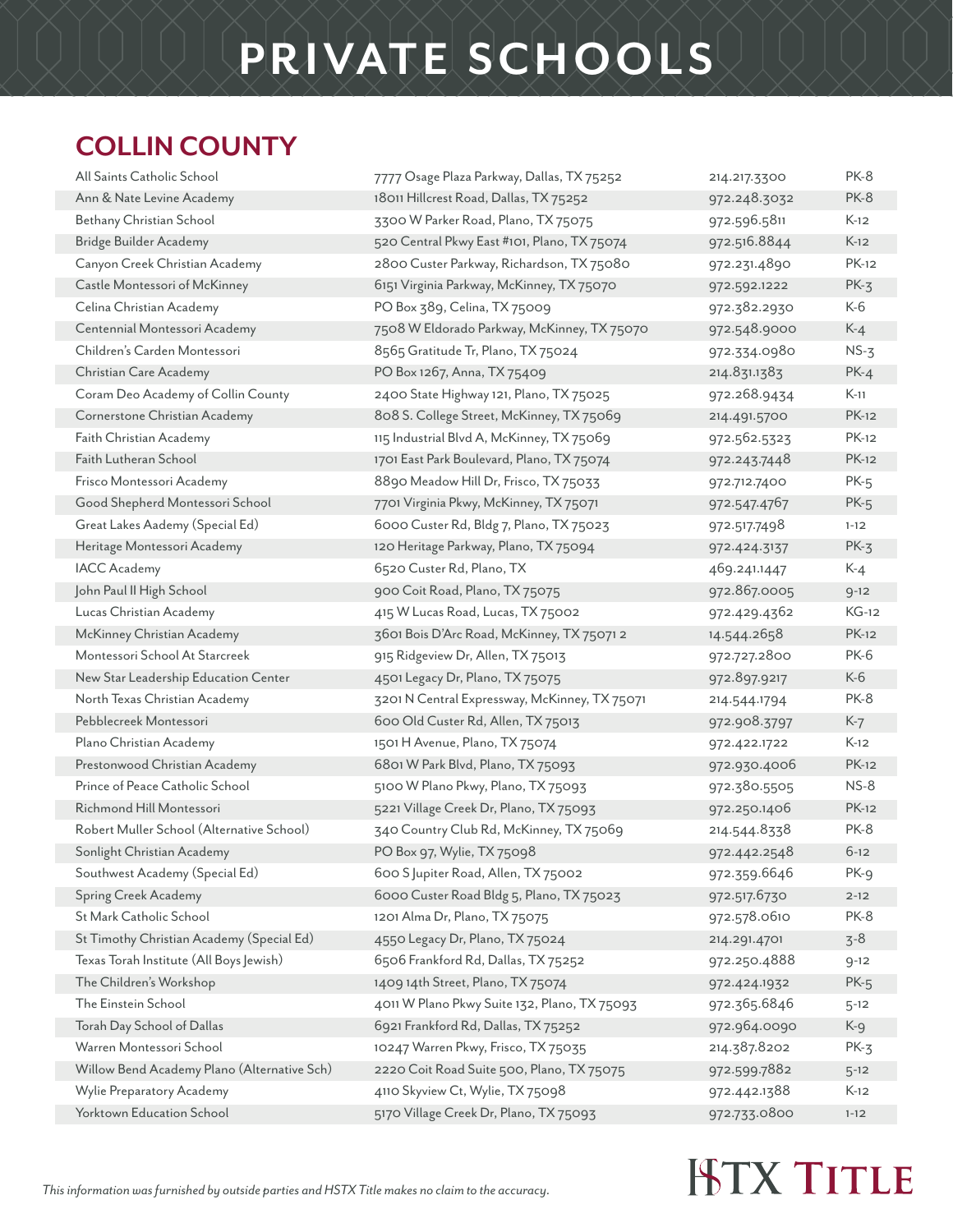#### **DALLAS COUNTY**

| Ann & Nate Levine Academy         | 18011 Hillcrest Rd, Dallas, TX 75252            | 972.248.3032 | PK-8         |
|-----------------------------------|-------------------------------------------------|--------------|--------------|
| Appleseed Academy                 | 1019 Tripp Rd, Mesquite, TX 75150               | 972.681.390  | $PK-3$       |
| Ashley's Private School           | 310 W Beltline Rd, Cedar Hill, TX 75104         | 972.291.1313 | K-4          |
| Balch Springs Christian Academy   | 11524 Seagoville Rd, Balch Springs, TX 75180    | 972.128.6851 | $K-12$       |
| Bending Oaks High School          | 11884 Greenville Ave, Ste 120, Dallas, TX 75243 | 972.669.0000 | $8 - 12$     |
| Berean Christian Academy          | 1000 E 6th St, Irving, tX 75060                 | 972.438.1440 | K-6          |
| Berne Private School              | 1311 Johns Ave, Lancaster, TX 75134             | 972.218.7373 | PK-8         |
| Bishop Dunne Catholic School      | 3900 Rugged Dr, Dallas, TX 75224                | 214.339.6561 | $6 - 12$     |
| Bishop Lynch High School          | 9750 Ferguson Rd, Dallas TX 75228               | 214.324.3607 | $9 - 12$     |
| Breckinridge Montessori School    | 3900 Breckinridge Blvd, Richardson, TX 75082    | 972.644.1177 | $K-5$        |
| <b>Brighter Horizons Academy</b>  | 3145 Medical Plaza Dr, Garland, TX 75044        | 972.675.2062 | PK-12        |
| Calvary Baptist School            | 428 W Church St, Grand Prairie, TX 75050        | 972.262.8507 | $K-2$        |
| Calvary Lutheran School           | 9807 Church Rd, Dallas, TX 75238                | 214.343.7457 | K-9          |
| Calvary Temple Christian Academy  | PO Box 852238, Mesquite, TX 75185               | 972.286.4935 | $K-12$       |
| Cambridge Square Private School   | 1121 E Pleasant Run Rd, Desoto, TX 75115        | 972.224.5596 | PK-8         |
| Cedar Valley Christian Academy    | 643 W Wintergreen Rd, Lancaster, TX 75134       | 972.218.0808 | <b>PK-12</b> |
| Christ The King Catholic School   | 4100 Colgaate Ave, Dallas, TX 75225             | 214.365.1234 | K-8          |
| Cistercian Preparatory School     | 3660 Cistercian Rd, Irving, TX 75039            | 469.499.5400 | $5 - 12$     |
| Clara Muhammad Academy            | 1120 W Belt Line Rd, Desoto, TX 75115           | 972.274.1101 | K-7          |
| CP Preparatory School             | 603 S Bryan Belt Line Rd, Mesquite, TX 75149    | 214.577.4368 | $NS-3$       |
| Saint Paul the Apostle School     | 720 S Floyd Rd, Richardson, TX 75080            | 972.235.3263 | PK-8         |
| StoneGate Christian Academy       | 2833 W Shady Grove Rd, Irving, TX 75060         | 972.790.0070 | <b>PK-12</b> |
| The Alexander School              | 409 International Pkwy, Richardson, TX 75081    | 972.690.9210 | $7 - 12$     |
| Vanguard Prep School (Special Ed) | 4240 Sigma, Dallas, TX 75244                    | 972.404.1616 | $K-12$       |
| Clay Academy                      | 3303 Potters House Way, Dallas, TX 75236        | 214.467.4143 | K-9          |
| Community Christian Academy Inc   | PO Box 762, Desoto, TX 75123                    | 972.274.0015 | $3 - 12$     |
| Coppell Montessori Academy        | 136 Fitness Ct, Coppell, TX 75019               | 972.462.8311 | K-3          |
| Cornerstone Crossroads Accademy   | 2815 S Ervay St, Dallas, TX 75215               | 214.426.3282 | $11 - 12$    |
| Covenant School                   | 7300 Valley View Ln, Dallas, TX 75240           | 214.358.5818 | $K-12$       |
| Crossroads Academy                | 802 E Wintergreen Rd, Cedar Hill, TX 75104      | 972.293.9093 | $1 - 12$     |
| Dallas Academy (Special Ed)       | 950 Tiffany Way, Dallas, TX 75218               | 214.324.148  | $11-12$      |
| Dallas Christian Academy          | 4025 N Central Expwy, Dallas, TX 75204          | 214.528.6327 | <b>PK-12</b> |
| Dallas Christian School           | 1515 Repblic Pkwy, Mesquite, TX 75150           | 972.270.5495 | <b>PK-12</b> |
| Dallas International School       | 6039 Churchill Way, Dallas, TX 75230            | 972.991.6379 | <b>PK-12</b> |
| Dallas Lutheran School            | 8494 Stults Rd, Dallas, TX 75243                | 214.349.8912 | $7 - 12$     |
| Dallas Montessori Academy         | 5757 Samuel Blvd, Ste 200, Dallas, TX 75228     | 214.388.0091 | <b>PK-8</b>  |
| Dallas North Montessori School    | 1149 Rockingham Dr, Richardson, TX 75080        | 972.669.3322 | $PK-3$       |
| Desoto Adventist Christian School | 235 N Cockrell Hill Rd, Desoto, TX 75115        | 972.274.9789 | $2 - 8$      |
| Desoto Private School             | 301 E Beltline Rd, Desoto, TX 75115 9           | 72.223.6450  | <b>PK-6</b>  |
| East Dallas Community School      | 924 Wayne St, Dallas, TX 7522                   | 214.824.8950 | $K-4$        |
| <b>Emmanual Baptist School</b>    | 3000 W Shady Grove Rd, Irving, TX 75060         | 972.871.0129 | $3 - 12$     |
| Episcopal School of Dallas        | 4100 Merrell Rd, Dallas, TX 75229               | 214.358.4368 | <b>PK-12</b> |
| Evangel Temple Christian School   | 300 West Pioneer Pkwy, Grand Prairie, TX 75051  | 972.264.1303 | <b>PK-12</b> |
| Fellowship Christian Academy      |                                                 | 214.672.9200 | PK-6         |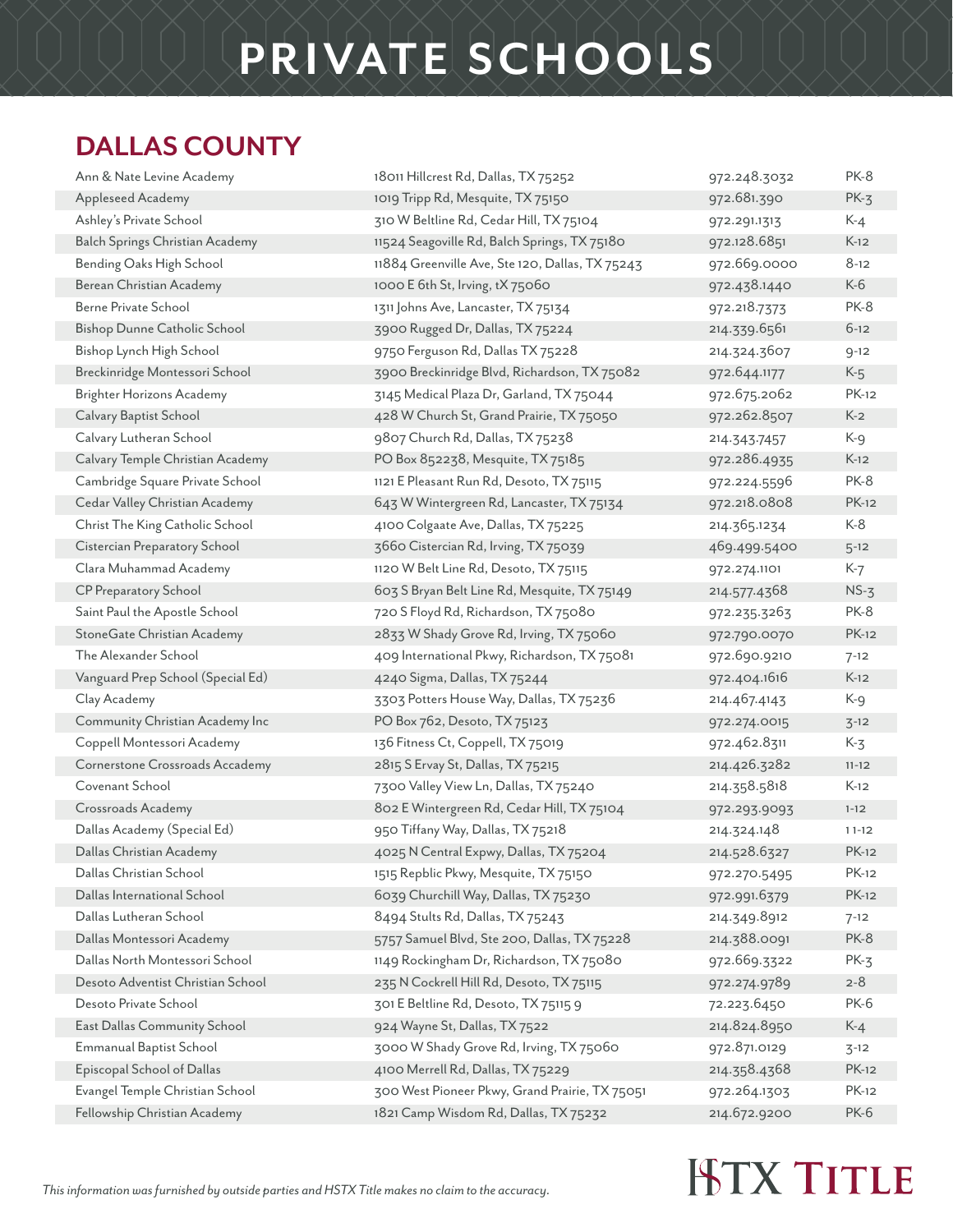#### **DALLAS COUNTY CONTINUED**

| First Baptist Academy               | 1606 Patterson, Dallas, TX 75201                   | 214.969.7861 | <b>PK-12</b> |
|-------------------------------------|----------------------------------------------------|--------------|--------------|
| Garland Christian Academy           | 1516 Lavon Dr, Garland, TX 75040                   | 972.487.0043 | <b>PK-12</b> |
| Glen Oaks School                    | 12105 Plano Rd, Dallas, TX 75243                   | 972.231.3135 | $PK-2$       |
| Good Shepherd Catholic School       | 214 S Garland Ave, Garland, TX 75040               | 972.272.6533 | $K-8$        |
| Good Shepherd Episcopal School      | 11110 Midway Rd, Dallas, TX 75229                  | 214.357.1610 | <b>PK-8</b>  |
| Grace Academy of Dallas             | 11306a Inwood Rd, Dallas, TX 75229                 | 214.696.5648 | <b>PK-6</b>  |
| Greenhill School                    | 4141 Spring Valley Rd, Addison, TX 75001           | 972.628.5400 | <b>PK-12</b> |
| Holy Cross Lutheran School          | 11425 Marsh Ln, Dallas, TX 75229                   | 214.358.4396 | $K-7$        |
| Holy Family of Nazareth School      | 2323 Cheyenne St, Irving, TX 75062                 | 972.255.0205 | PK-8         |
| Holy Trinity Academy                | 13555 Hillcrest Rd, Dallas, TX 75240               | 972.490.7060 | $K-2$        |
| Holy Trinity Catholic School        | 3815 Oak Lawn Ave, Dallas, TX 75219                | 214.526.5113 | <b>PK-8</b>  |
| IANT Qur'anic Academy               | 840 Abrams Rd, Richardson, TX 75081                | 972.231.5698 | $K-12$       |
| Iboc Christian Academy              | 7710 S Westmoreland Rd, Dallas, TX 75237           | 972.572.4262 | $1 - 6$      |
| Immaculate Conception School        | 400 NE 17th St, Grand Prairie, TX 75050            | 972.264.8777 | PK-8         |
| Islamic School of Irving            | 2555 Esters Road, Irving, TX 75062                 | 972.812.2220 | <b>PK-12</b> |
| J Erik Jonsson Community School     | 106 E 10th St, Dallas, TX 75203                    | 214.915.1821 | $PK-5$       |
| Jesuit College Prep School          | 12345 Inwood Rd, Dallas, TX 75244                  | 972.387.8700 | $9 - 12$     |
| Kessler School                      | 121 Turner Ave, Dallas, TX 75208                   | 214.942.2220 | $PK-5$       |
| Lake Cities Montessori School       | 1935 E Centerville Rd, Garland, TX 75041           | 214.440.4930 | $PK-3$       |
| Lakehill Preparatory School         | 2720 Hillside Dr, Dallas, TX 75214                 | 214.826.2931 | $K-12$       |
| Lakewood Montessori School          | 6210 E Mockingbird Ln, Dallas, TX 75214            | 214.821.9466 | PK-6         |
| Little Red Schoolhouse              | 412 S Bryan Belt Line Rd, Mesquite, TX 75149       | 972.285.3962 | $PK-3$       |
| Lobias Murray Christian Academy     | 330 E Ann Arbor Ave, Dallas, TX 75216              | 214.372.6466 | $K-12$       |
| Mary Immaculate Elementary School   | 14032 Dennis Ln, Dallas, TX 75234                  | 972.243.7105 | $K-8$        |
| Master's Academy (Special Ed)       | 706 Lakeside Dr, Duncanville, TX 75116             | 972.780.2616 | $4 - 12$     |
| Meadow Oaks Academy                 | 1412 S Belt Line Rd, Mesquite, TX 75149            | 972.285.6895 | $PK-5$       |
| Meadowview School                   | 2419 Franklin Dr, Mesquire, TX 75150               | 972.289.1831 | PK-9         |
| Merrywood School                    | 807 S Cockrell Hill Rd, Duncanville, TX 75137      | 972.298.0130 | <b>PK-6</b>  |
| Mesorah High School for Girls       | 12712 Park Centrall Dr, Ste 8190, Dallas, TX 75251 | 214.420.1990 | $9 - 12$     |
| Mesquite Baptist Academy            | 1212 S Beltline Rd, Mesquite, TX 75149             | 972.285.6771 | <b>PK-12</b> |
| Miller Road Baptist Academy         | 2004 16th St, Garland, TX 75041                    | 972.278.2146 | $K-4$        |
| Mount Hebron Christian Academy      | 901 Dairy Rd, Garland, TX 75040                    | 972.272.8095 | $KG-2$       |
| Mount St Michael Catholic School    | PO Box 225159, Dallas, TX 75222                    | 214.337.0244 | PK-8         |
| New Century Montessori Accademy     | 1625 Ferris Rd, Garland, TX 75044                  | 972.802.7770 | $PK-5$       |
| New vision Christian Academy        | PO Box 210547, Dallas, TX 75211                    | 214.333.2147 | K-9          |
| Newfound School (Boys - Special Ed) | 2206 Heads Ln, Ste 100, Carrolton, TX 75006        | 214.390.1749 | <b>PK-10</b> |
| Newman Park Christian Academy       | 7922 Fairport Rd, Dallas, TX 75217                 | 214.398.1591 | $4 - 11$     |
| North Dallas Adventist Academy      | 302 Centennial Blvd, Richardson, TX 75081          | 972.234.6322 | <b>PK-12</b> |
| Notre Dame School (Special Ed)      | 2018 Allen St, Dallas, TX 75204                    | 214.720.3911 | $2 - 12$     |
| Oak Crest Private School            | 1200 E Jackson Rd, Bldg 2, Carrollton, TX 75006    | 214.483.5400 | K-9          |
| Oak Hill Academy (Special Ed)       | 9407 Midway Rd, Dallas, TX 75220                   | 214.353.8804 | PK-12        |
| Our Lady of Perpetual Help School   | 7625 Cortland Ave, Dallas, TX 75235                | 214.351.3396 | $1 - 8$      |
| Our Redeemer Lutheran School        | 7611 Park Ln, Dallas, TX 75225                     | 214.368.1371 | $NS-6$       |
| Parish Episcopal School             | 4101 Sigma Rd, Dallas, TX 75244                    | 972.852.8750 | <b>PK-12</b> |
|                                     |                                                    |              |              |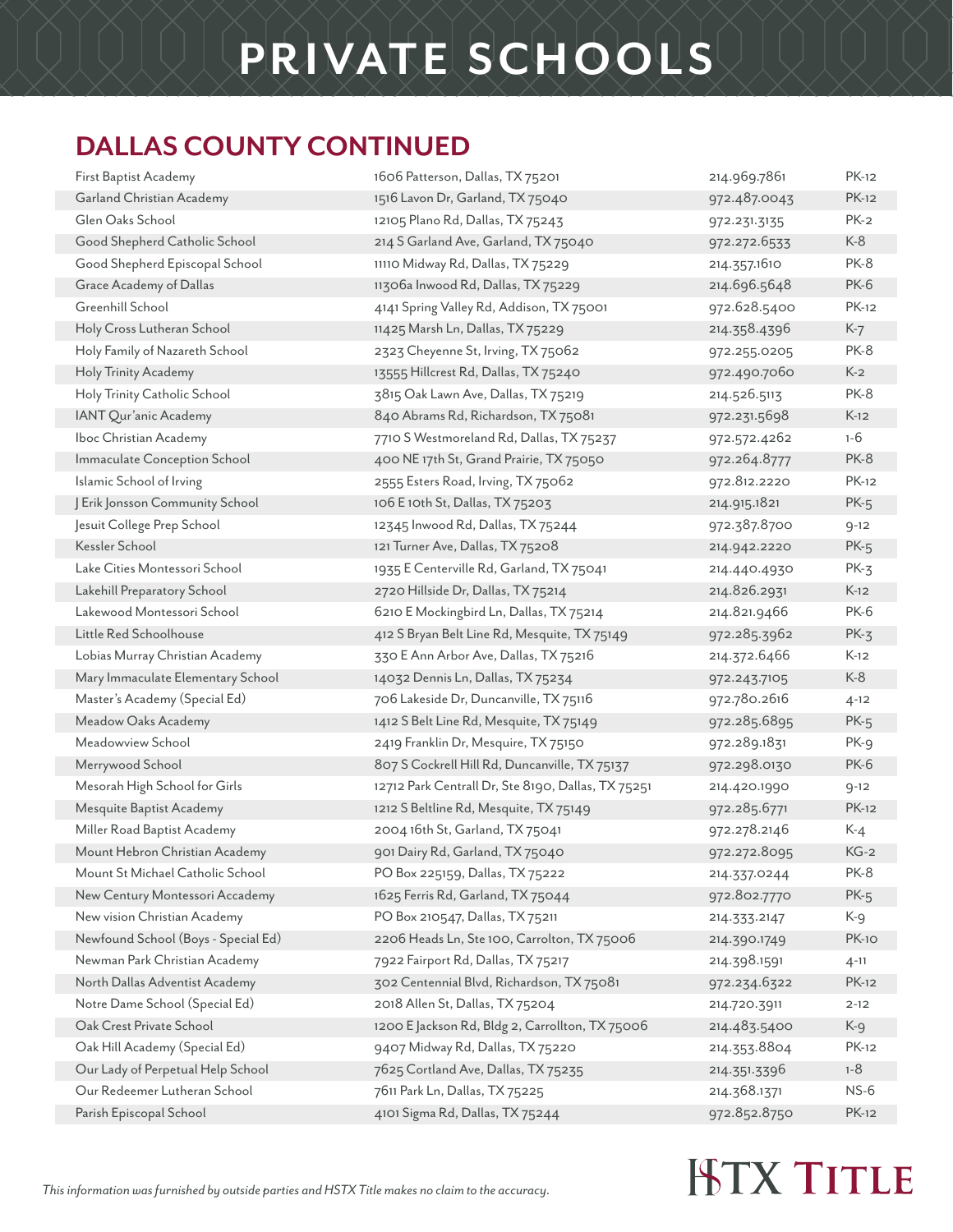#### **DALLAS COUNTY CONTINUED**

| Peace Academy                           | 331 E Polk St, Richardson, TX 75081           | 972.480.0008 | $K-9$        |
|-----------------------------------------|-----------------------------------------------|--------------|--------------|
| Pierce Private Day School               | 9930 Valley Ranch Pkwy W, Irving, tX 75063    | 972.831.1199 | $K-3$        |
| Preston Hollow Presbyterian School      | 9800 Preston Rd, Dallas, TX 75230             | 214.368.3886 | K-6          |
| Providence Christian School of Texas    | 5002 W Lovers Ln, Dallas, TX 75209            | 214.302.2809 | PK-8         |
| Quanah's Academy                        | 5840 N Garland Ave, Garland, TX 75044         | 972.496.6777 | $K-5$        |
| Redeemer Montessori School              | 2700 Warren Cir, Irving, TX 75062             | 972.257.3517 | $K-6$        |
| Rockwall Christian Academy              | 6005 Dalrock Rd, Rowlett, TX 75088            | 972.412.8266 | <b>PK-12</b> |
| Santa Clara of Assisi School            | 321 Calumet Ave, Ste B, Dallas, TX 75211      | 214.333.9423 | PK-8         |
| Scofield Christian School               | 7730 Abrams Rd, Dallas, TX 75231              | 214.349.6843 | <b>PK-6</b>  |
| Shelton School (Special Ed)             | 15720 Hillcrest Rd, Dallas, TX 75248          | 972.774.1772 | <b>PK-12</b> |
| Southwest Adventist Junior Academy      | 1600 Bonnie View Rd, Dallas, TX 75203         | 214.948.1666 | $K-8$        |
| St Alcuim Montessori School             | 6114 Churchill Way, Dallas, TX 75230          | 972.239.1745 | PK-8         |
| St Elizabeth of Hungary Catholic School | 4019 S Hampton Rd, Dallas, TX 75224           | 214.331.5139 | PK-8         |
| St Joseph Catholic School               | 600 S Jupiter Rd, Richardson, TX 75081        | 972.234.4679 | $K-8$        |
| St Luke Catholic School                 | 1023 Schultz Dr, Irving, TX 75060             | 972.253.8285 | PK-8         |
| St Mary of Carmel School                | 1716 Singleton Blvd, Dallas, TX 75212         | 214.748.2934 | PK-8         |
| St Patrick School                       | 9635 Ferndale Rd, Dallas, TX 75238            | 214.348.8070 | PK-8         |
| St Philip The Apostle Catholic School   | 8151 Military Pkwy, Dallas, TX 75227          | 214.381.4973 | PK-8         |
| St Philips School & Community Center    | 1600 Pennsylvania Ave, Dallas, TX 75215       | 214.421.5221 | PK-6         |
| St Rita School                          | 12525 Inwood Rd, Dallas, TX 75244             | 972.239.3203 | $KG-8$       |
| St Andrews Episcopal School             | 727 Hill St, Grand Prairie, TX 75050          | 972.262.3817 | <b>PK-6</b>  |
| St Augustine Catholic School            | 1064 N Saint Augustine Dr, Dallas, TX 75217   | 214.391.1381 | K-9          |
| St Bernard of Clairvaux School          | 1420 Old Gate Ln, Dallas, TX 75218            | 214.321.2897 | <b>PK-8</b>  |
| St Cecilia Catholic School              | 635 Mary Cliff Road, Dallas, TX 75208         | 214.948.8628 | PK-8         |
| St Johns Episcopal School               | 848 Harter Rd, Dallas, TX 75218               | 214.328.9131 | K-9          |
| St Mark's School of Texas               | 10600 Preston Rd, Dallas, TX 75230            | 214.346.8700 | $1 - 12$     |
| St Monica School                        | 4140 Walnut Hill Lane, Dallas, TX 75229       | 214.351.5688 | <b>PK-8</b>  |
| St Plus X Catholic School               | 3030 Gus Thomasson Road, Dallas, TX 75228     | 214.826.0566 | PK-8         |
| St Thomas Aquinas Elementary School     | 3741 Abrams Rd, Dallas, TX 75214              | 214.826.0566 | K-9          |
| Temple Christian School                 | 8421 Bohannon Dr, Dallas, TX 75217            | 214.391.7376 | <b>PK-12</b> |
| Texas Torah Institute                   | 6506 Frandford Rd, Dallas, TX 75252           | 972.250.4888 | $9 - 12$     |
| The Cambridge School of Dallas          | 3877 Walnut Hilll Lane, Dallas, TX 75229      | 214.357.2995 | $6-12$       |
| The Canterbury Episcopal School         | 1708 N Westmoreland Rd, Desoto, TX 75115      | 972.572.7200 | $K-12$       |
| The Fairhill School (Special Ed)        | 16150 Preston Rd, Dallas, TX 75248            | 972.233.1026 | $1 - 12$     |
| The Highlander Carden School            | 9120 Plano Rd, Dallas, TX 75238               | 214.348.3220 | <b>PK-6</b>  |
| The Highlands School                    | 1451 E Northgate Dr, Irving, TX 75062         | 972.554.1980 | <b>PK-12</b> |
| The Hiller School (Special Ed)          | 3821 University Blvd, Dallas, TX 75205        | 214.525.6600 | $1 - 8$      |
| The Hockaday School                     | 11600 Welch Rd, Dallas, TX 75229              | 214.363.6311 | <b>PK-12</b> |
| The Lamplighter School                  | 11611 Inwood Rd, Dallad, TX 75229             | 214.369.9201 | $PK-4$       |
| The Parish Episcopal School             | 4101 Sigma Rd, Dallas, TX 75244               | 972.239.8011 | <b>PK-12</b> |
| The Sloan School                        | 3131 N O'Connor Rd, Irving, TX 75062          | 972.659.1199 | $PK-5$       |
| The Southern Baptist Academy            | 2633 McKinney Ave, #130-107, Dallas, TX 75204 | 800.607.1107 | <b>PK-12</b> |
| The St Anthony School                   | 2030 Denton Dr, Carrollton, TX 75006          | 214.443.1237 | $K-12$       |
| The Westwood School                     | 14340 Proton Rd, Dallas, TX 75244             | 972.239.8598 | $K-12$       |
|                                         |                                               |              |              |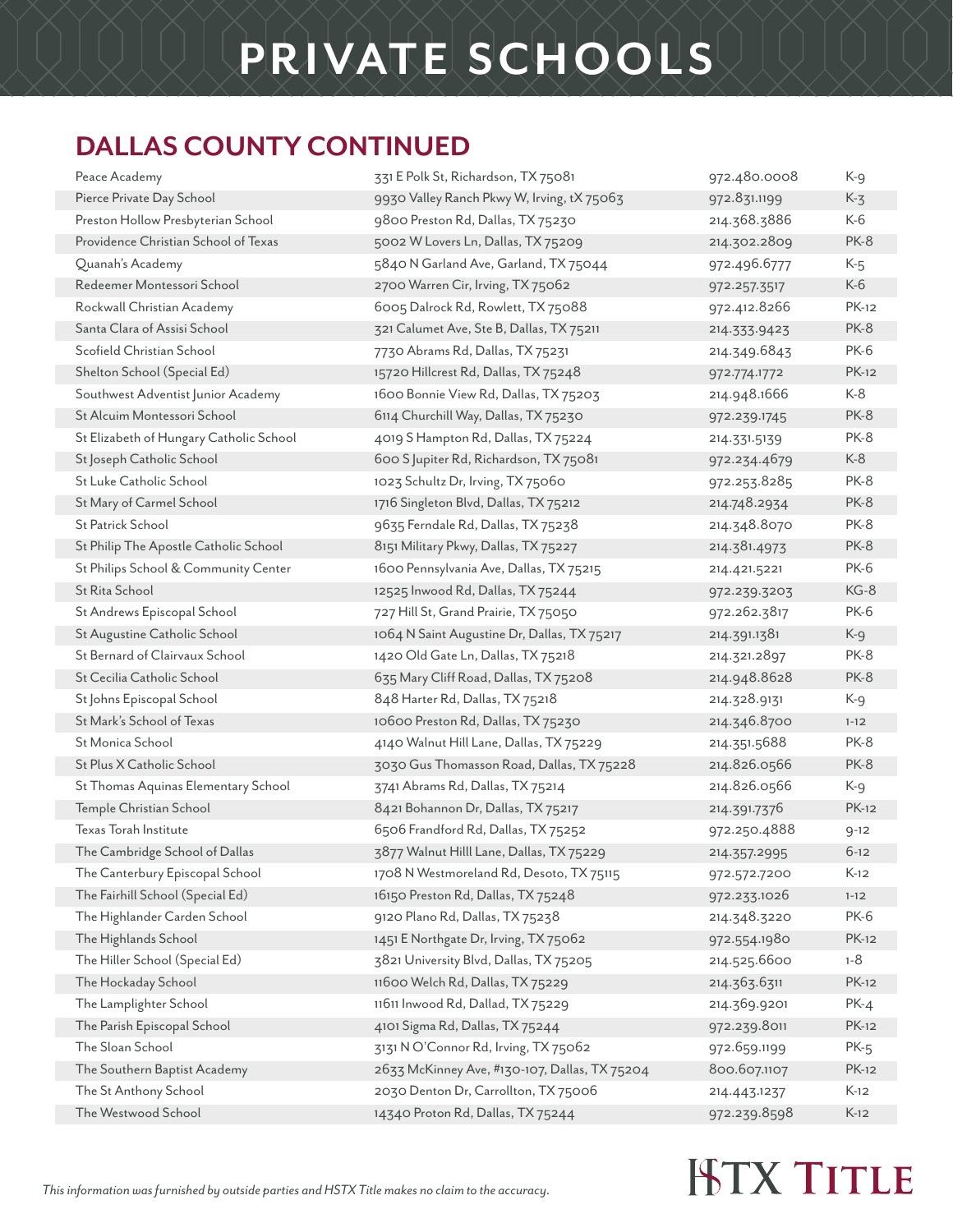#### **DALLAS COUNTY CONTINUED**

| The Winston School                       | 57077 Royal Lane, Dallas, TX 75229           | 214.691.6950 | $K-12$       |
|------------------------------------------|----------------------------------------------|--------------|--------------|
| The Wise Academy                         | 5608 Northaven Rd, Dallas, TX 75230          | 214.739.3636 | $K-5$        |
| Torah Day School of Dallas               | 6921 Frankford Rd, Dallas, TX 75252          | 972.964.0090 | K-g          |
| Trinity Christian Academy                | 17001 Addison Rd, Addison, TX 75001          | 972.931.8325 | $PK-12$      |
| Trinity Christian School                 | 1231 E Pleasant Run Rd, Cedar Hill, TX 75104 | 972.291.2505 | PK-12        |
| Turning Point Christian Academy          | 1221 E Parkerville Rd, Desoto, TX 75115      | 972.230.1838 | <b>PK-12</b> |
| Tyler Street Christian Academy           | 915 W 9th St, Dallas, TX 75208               | 214.941.9717 | <b>PK-12</b> |
| Ursuline Academy of Dallas               | 4900 Walnut Hill Ln, Dallas, TX 75229        | 469.232.1800 | $9 - 12$     |
| Vanguard Preparatory School (Special Ed) | 4240 Sigma Rd, Dallas, TX 75244              | 972.404.1616 | PK-12        |
| Victory Christian Academy                | PO Box 606, Desoto, TX 75123                 | 972.274.6055 | <b>PK-12</b> |
| <b>Wesley Prep</b>                       | 9200 Inwood Rd, Dallas, TX 75220             | 214.706.9568 | $NS-6$       |
| West Dallas Community School             | 2300 Canada Dr, Dallas, TX 75212             | 214.634.1927 | K-9          |
| White Rock Montessori School             | 1601 Oates Dr, Dallas, TX 75228              | 214.324.5580 | PK-8         |
| White Rock North School                  | 9727 White Rock Trl, Dallas, TX 75238        | 214.348.7410 | <b>PK-6</b>  |
| Yavneh Academy of Dallas                 | 12324 Merit Dr, Dallas, TX 75251             | 214.295.3500 | $9 - 12$     |
| Zion Lutheran School                     | 6121 E Lovers Ln, Dallas, TX 75214           | 214.363.1630 | $NS-8$       |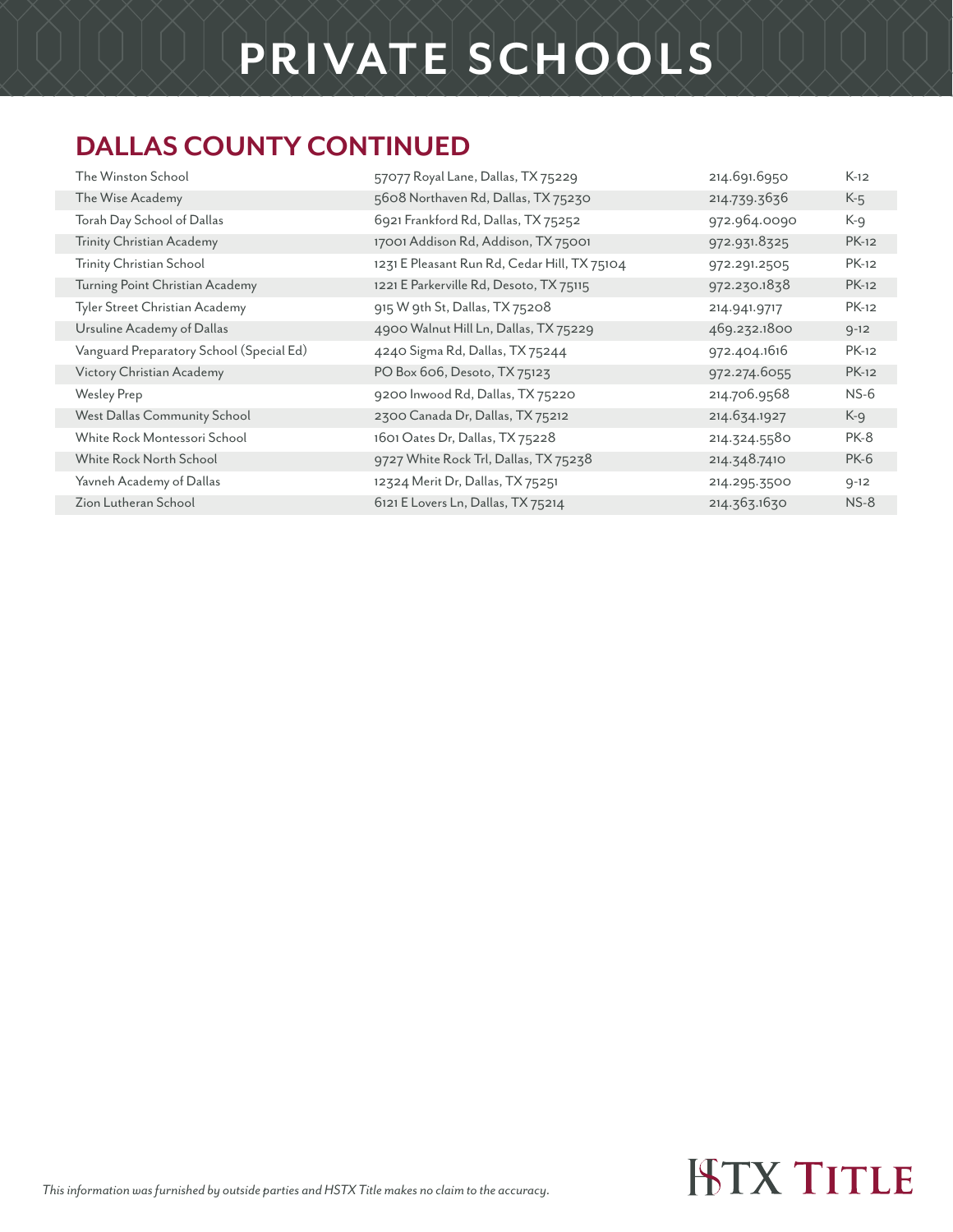#### **DENTON COUNTY**

| 4010 Justin Rd, Flower Mound, TX 75077            | 940.584.0400 | $NS-3$       |
|---------------------------------------------------|--------------|--------------|
| 2205 E Hebron Pkwy, Carrollton, TX 75010          | 972.242.6688 | <b>PK-12</b> |
| 1416 W. Hebron Pkwy, Carrollton, TX 75010         | 972.492.5555 | $NS-3$       |
| 3200 Peters Colony Rd, Flower Mound, TX 75022     | 972.539.3333 | $PK-3$       |
| 18106 Marsh Ln, Dallas, TX 75287                  | 972.662.0665 | $5 - 8$      |
| 2046 Scripture St, Denton, TX 76201               | 940.382.3216 | $PK-3$       |
| 4900 Wichita Trail, Flower Mound, TX 75022        | 800.465.0561 | <b>PK-12</b> |
| PO Box 2414, Denton, TX 76202                     | 940.320.1944 | $K-12$       |
| 1501 Flower Mound Rd, Flower Mound, TX 75028      | 972.539.0601 | K-6          |
| 2301 N Bonnie Brae St, Denton, TX 76207           | 940.381.1155 | <b>PK-8</b>  |
| 1471 W Corporate Dr, Lewisville, TX 75067         | 972.353.3981 | <b>PK-8</b>  |
| 5000 Academy Dr, Frisco, TX 75035                 | 469.633.1330 | <b>PK-12</b> |
| 1301 S Highway 377, Argyle, TX 76226              | 940.294.2000 | $NS-12$      |
| 7400 Hawk Rd, Flower Mound, TX 75022              | 817.430.8340 | $PK-3$       |
| PO Box 292967, Lewisville, TX 75029               | 972.221.3533 | $PK-3$       |
| 13517 Alta Vista Dr, Roanoke, TX 76262            | 817.933.6516 | $9 - 12$     |
| 4000 Midway Rd, Carrollton, TX 75007              | 972.447.9887 | $NS-12$      |
| 4600 N Josey Ln Suite 612, Carrollton, TX 75010   | 972.836.5397 | $9 - 12$     |
| 3333 W University Dr, Denton, TX 76207            | 940.382.6771 | <b>PK-12</b> |
| 6400 Stonebrook Pkwy, Frisco, TX 75034            | 214.387.4700 | $K-4$        |
| 6600 Lebanon Rd, Frisco, TX 75034                 | 972.712.8080 | K-7          |
| 2501 Northshore Blvd, Flower Mound, TX 75028      | 972.874.8700 | $K-12$       |
| 101 E Southwest Pkwy Ste 101, Lewisville, TX75067 | 972.436.3839 | $5 - 12$     |
|                                                   |              |              |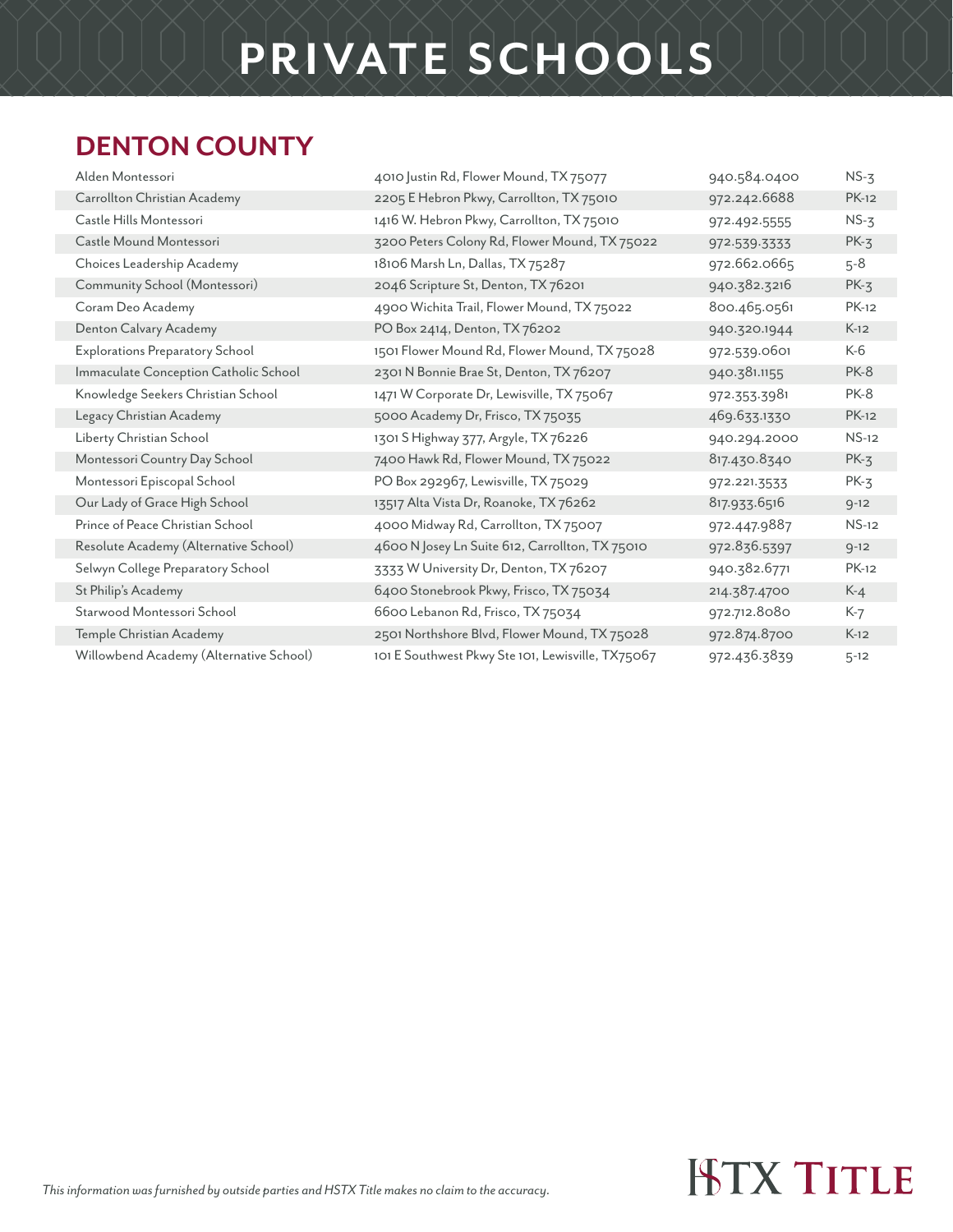#### **TARRANT COUNTY**

| A Country Place Montessori School        | 232 S Elm St, Keller, TX 76248                  | 817.431.6553 | $K-3$        |
|------------------------------------------|-------------------------------------------------|--------------|--------------|
| Al-hedayah Academy                       | 8601 Randol Mill Rd, Fort Worth, TX 76120       | 817.265.6667 | <b>PK-11</b> |
| All Saints Catholic School               | 2006 N Houston St, Fort Worth, TX 76164         | 817.624.2670 | PK-8         |
| All Saints Episcopal School              | 9700 Saints Cir, Fort Worth, TX 76108           | 817.560.5700 | <b>PK-12</b> |
| Ameen People Montessori School           | 614 Hiett Ave, Arlington, TX 76010              | 817.543.2630 | $K-7$        |
| Anderson Private School (G-T & Creative) | 14900 White Settlement Rd, Fort Worth, TX 76108 | 817.488.8484 | <b>PK-12</b> |
| Arlington Faith Academy                  | PO Box 170718, Arlington, TX 76003              | 817.483.0119 | $KG-7$       |
| Azle Christian Schools                   | 1801 Stewart St, Azle, TX 76020                 | 817.444.9964 | <b>PK-12</b> |
| Bethesda Christian School                | 4700 N Beach St, Fort Worth, TX 76137           | 817.281.6446 | $K-12$       |
| <b>Burton Adventisit Academy</b>         | 4611 Kelly Elliott Rd, Arlington, TX 76017      | 817.572.0081 | <b>PK-12</b> |
| Calvary Christian Academy                | 1401 Oakhurst Scenic Dr, Fort Worth, TX 76104   | 817.332.3351 | PK-12        |
| Cassata High School (Alternative School) | 1400 Hemphill St, Fort Worth, TX 76104          | 817.926.1745 | $9 - 12$     |
| Center for Creative Living Elementary    | 2401 Oakland Blvd, Fort Worth, TX 76103         | 817.534.2189 | PK-8         |
| Childrens University                     | 4621 Park Springs Blvd, Arlington, TX 76017     | 817.784.6655 | <b>PK-6</b>  |
| Christian Cottage Prep                   | 5601 Bridge St, Ste 335, Fort Worth, TX 76112   | 817.975.6209 | 6-9          |
| Christian Life Preparatory School        | 6250 South Fwy, Fort Worth, TX 76134            | 817.293.1500 | $K-12$       |
| Cornerstone Academy                      | 5415 Matlock Rd, Arlington, TX 76018            | 817.375.2235 | PK-6         |
| Covenant Christian Academy               | 901 Cheek Sparger Rd, Colleyville, TX 7034      | 817.281.4333 | <b>PK-12</b> |
| Covenant Classical School                | 1701 Wind Star Way, Fort Worth, TX 76108        | 817.820.0884 | $K-12$       |
| Crown of Life Lutheran School            | 6605 Pleasant Run Rd, Colleyville, TX 76034     | 817.251.1881 | $K-8$        |
| Destiny Christian Academy                | 10200 FM156, Fort Worth, TX 76131               | 817.382.2322 | $PK-7$       |
| EA Young Academy                         | 8521 Davis Blvd, North Richland Hills, TX 76182 | 817.601.5336 | $K-12$       |
| Ekklesia Christian School                | 1200 Bessie St, Fort Worth, TX 76104            | 817.332.1202 | K-6          |
| Fellowship Academy                       | 1021 N Bowman Springs Rd, Kennedale, TX 76060   | 817.483.2400 | <b>PK-12</b> |
| Fort Worth Academy                       | 7301 Dutch Branch Rd, Fort Worth, TX 76132      | 817.370.1191 | KG-8         |
| Fort Worth Christian School              | 6200 Holiday Ln, North Richland Hills, TX 76180 | 817.281.6504 | <b>PK-12</b> |
| Fort Worth Country Day School            | 4200 Country Day Ln, Fort Worth, tX 76109       | 817.302.3209 | $K-12$       |
| Fort Worh Adventist Jr Academy           | 3040 Sycamore Schol Rd, Fort Worth, TX 76133    | 817.370.7177 | PK-8         |
| Fort Worth Save Our Children             | 4215 Avenue M, Fort Worth, TX 76105             | 817.536.3033 | PK-8         |
| Fourth Street School (Special Ed)        | 6409 W Poly Webb Rd, Arlington, TX 76016        | 817.275.2314 | $PK-9$       |
| Gateway School (Special Ed)              | 2570 NW Green Oaks Blvd, Arlington, TX 76012    | 817.226.6222 | $5 - 12$     |
| Glenview Christian School                | 4805 NE Loop 820, Fort Worth, TX 76137          | 817.281.5155 | $K-12$       |
| Grace Lutheran School                    | 308 W Park Row Dr, Arlington, TX 76010          | 817.274.1654 | PK-8         |
| <b>Grace Preparatory Academy</b>         | 3300 W Interstate 20, Arlington, TX 76017       | 817.557.3399 | $K-12$       |
| Grapevine Faith Christian School         | 730 E Worth St, Grapevine, TX 76051             | 817.442.9144 | $NS-12$      |
| Harvest Christian Academy                | 7200 Denton Hwy, Fort Worth, TX 76148           | 817.485.1660 | <b>PK-12</b> |
| Harvest Christian School                 | 7501 Crowley Rd, Fort Worth, TX 76134           | 817.568.0021 | KG-8         |
| High School Point Preperatory Academy    | 2500 E Arbrook Blvd, Arlington, TX 76014        | 817.394.3100 | $K-12$       |
| Highland Meadow Montessori Academy       | 060 E Highland St, Southlake, TX 76092          | 817.488.2138 | $K-6$        |
| Hill School of Fort Worth (Special Ed)   | 4817 Odessa Ave, Fort Worth, TX 76133           | 817.923.9482 | $1 - 12$     |
| Holy Family Catholic School              | 6146 Pershing Ave, Fort Worth, TX 76107         | 817.737.4201 | $NS-8$       |
| Holy Trinity Catholic School             | 3750 William D Tate Ave, Grapevine, TX 76051    | 817.421.8000 | PK-8         |
| Lake Country Christian School            | 7050 Lake Country Dr, Fort Worth, TX 76179      | 817.710.1232 | <b>PK-12</b> |
| Lucero School of Learning                | 2500 Dell St, Fort Worth, TX 76111              | 682.227.4379 | <b>PK-12</b> |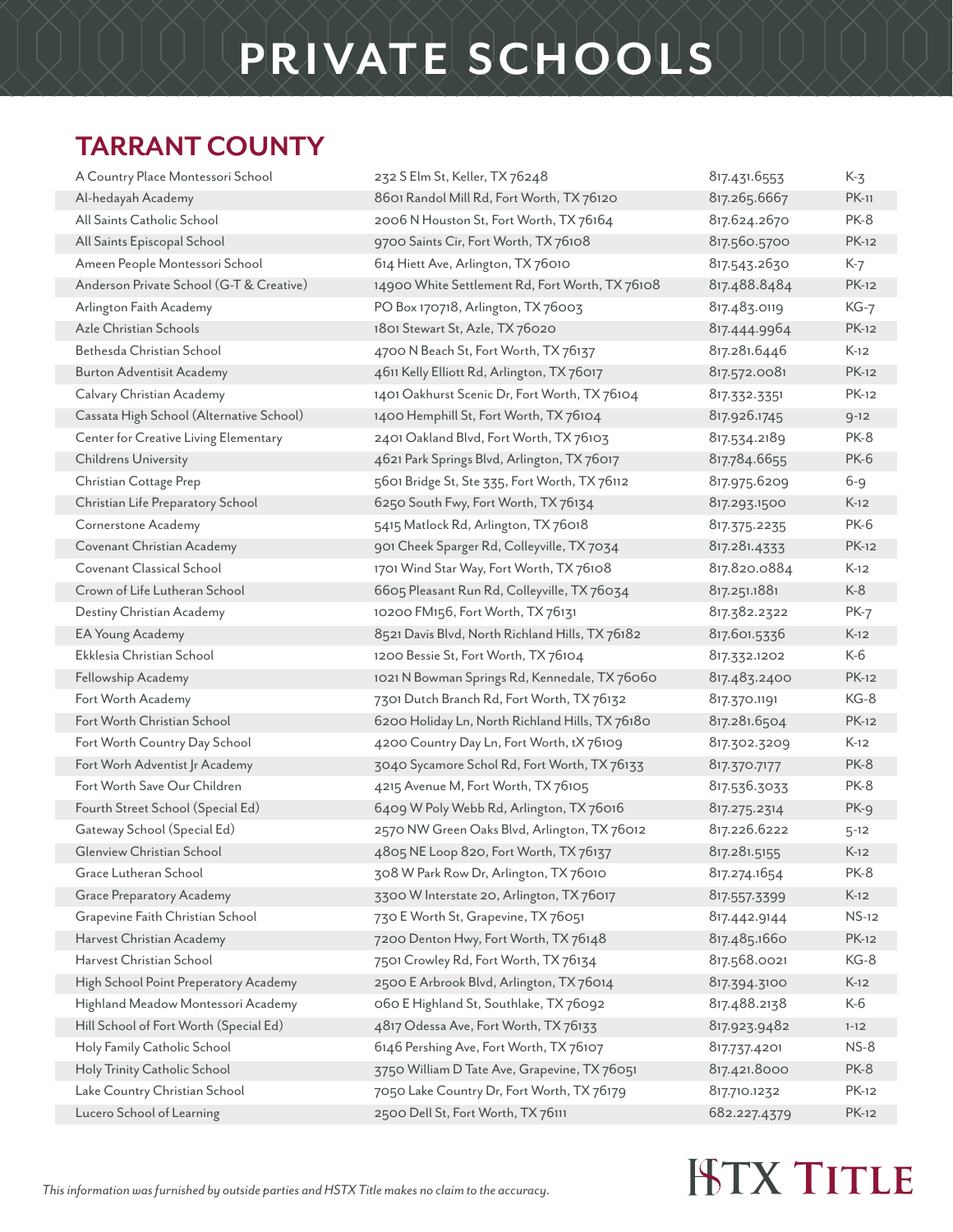#### **TARRANT COUNTY CONTINUED**

| Merryhill School                        | 711 West Arbrook Blvd, Arlington, TX 76015          | 817.472.9494 | K-6          |
|-----------------------------------------|-----------------------------------------------------|--------------|--------------|
| Messiah Lutheran Classical Academy      | 1308 Whitley Rd, Keller, TX 76248                   | 817.431.5486 | $NS-8$       |
| Metroplex Chapel Academy                | 601 E Airport Frwy, Euless, TX 76039                | 817.267.1000 | $PK-3$       |
| Miss Endy's Christian Academy           | 5837 Humbert Ave, Fort Worth, TX 76107              | 817.737.9031 | $PK-5$       |
| Montessori Children's House             | 3420 Clayton Rd E, Fort Worth, TX 76116             | 817.732.0252 | $NS-8$       |
| Morning Glory Academy                   | 129 Pecan St, Keller, TX 76248                      | 817.683.1435 | $K-12$       |
| Nazarene Christian Academy              | 2001 E Main, Crowley, TX 76036                      | 817.297.7003 | $K-12$       |
| Nolan Catholic High School              | 4501 Bridge St, Fort Worth, TX 76103                | 817.457.2920 | $9 - 12$     |
| North Park Christian Academy            | 7025 Mid Cities Blvd, Fort Worth, TX 76182          | 817.498.8456 | $PK-3$       |
| North Richland Hills Montessori         | 8725 N Tarrant Pkwy, North Richland Hills, TX 76182 | 817.281.9992 | $PK-2$       |
| North Texas Leadership Academy          | 10200 Alta Vista Rd, Keller, TX 76244               | 817.562.2931 | PK-8         |
| Northstar School                        | 4620 Park Springs Blvd, Arlington, TX 76017         | 817.478.5852 | $8-12$       |
| Our Lady of Victory Catholic School     | 3320 Hemphill St, Fort Worth, TX 76110              | 817.924.5123 | PK-8         |
| Our Mother of Mercy Catholic School     | 1007 E Terrell Ave, Fort Worth, TX 76104            | 817.923.0058 | K-9          |
| Pantego Christian Academy               | 2201 W Park Row Dr, Arlington, TX 76013             | 817.460.3315 | PK-12        |
| Pantego Christian Academy Mansfield     | PO Box 360, Mansfield, TX 76063                     | 817.460.3315 | $PK-5$       |
| Park Row Christian Academy              | 915 West Park Row Dr, Arlington, TX 76013           | 817.277.1021 | $NS-6$       |
| Premier Academy Heritage                | 4040 Heritage Trace Pkwy, Keller, TX 76248          | 817.745.0034 | $K-2$        |
| Redeemer Lutheran School                | 4513 Williams Rd, Fort Worth, TX 76116              | 817.560.0032 | K-6          |
| Saint Andrew Catholic School            | 304 Dryden Rd, Fort Worth, TX 76109                 | 817.924.8917 | PK-8         |
| Saintsville Baptist Church Academy      | 2200 Oak Hill Rd, Fort Worth, TX 76112              | 817.451.3721 | K-6          |
| Southwest Christ High School            | 7001 Benbrook Lake Rd, Fort Worth, TX 76132         | 817.294.9596 | $7 - 12$     |
| Southwest Christian School Elementary   | 6801 Dan Danciger Rd, Fort Worth, TX 76133          | 817.294.0350 | <b>PK-6</b>  |
| Spurling Christian Academy              | 1200 High Point Rd, Arlington, TX 76015             | 817.465.1122 | <b>PK-12</b> |
| St Elizabeth Ann Seton School           | 2016 Willis Lane, Keller, TX 76248                  | 817.431.4845 | PK-8         |
| St George Catholic School               | 824 Hudgins Ave, Fort Worth, Tx 76111               | 817.222.1221 | PK-8         |
| St John The Apostle Catholic            | 7421 Glenview Dr, Richland Hills, TX 76180          | 817.284.2228 | PK-8         |
| St Joseph Catholic School               | 2015 SW Green Oaks Blvd, Arlington, TX 76017        | 817.419.6800 | PK-8         |
| St Mary Goretti Catholic School         | 1200 S Davis Dr, Arlington, TX 76013                | 817.275.5081 | K-8          |
| St Paul Lutheran School                 | 1800 West Frwy, Fort Worth TX 76102                 | 817.332.2281 | <b>PK-8</b>  |
| St Paul's Preparatory Academy           | 6900 US 287 Hwy, Arlington, TX 76001                | 817.561.3500 | PK-12        |
| St Peter The Apostle School             | 1201 S Cherry Lane, Fort Worth, TX 76108            | 817.246.2032 | PK-8         |
| St Peter's Classical School             | 7601 Bellaire Dr S, Fort Worth, TX 76132            | 817.294.0124 | PK-12        |
| St Rita Catholic School                 | 712 Weiler Blvd, Fort Worth, TX 76112               | 817.451.9383 | PK-8         |
| St Vincent's School                     | 1300 Forest Ridge Dr, Bedford, TX 76022             | 817.354.7979 | $NS-12$      |
| Starpoint School TCU                    | PO Box 297410, Fort Worth, TX 76129                 | 817.257.7141 | $1 - 6$      |
| Tate Springs Christian School           | 4001 Little Rd, Arlington, TX 7016                  | 817.478.7091 | PK-6         |
| Temple Christian Schools                | 6824 Randol Mill Rd, Fort Worth, TX 76120           | 817.457.0770 | $PK-12$      |
| Texas Christian Academy                 | 915 Web St, Arlington, TX 76011                     | 817.274.5201 | PK-12        |
| Texas Success Academy (Alternative Sch) | 990 Hwy 287 N, Ste 106 #340, Mansfield, TX 76063    | 214.785.2363 | $8-12$       |
| The Barbara Gordon Montessori School    | 1513 Hall Johnson Rd, Colleyville, TX 76034         | 817.354.6670 | PK-8         |
| The Clariden School                     | 100 Clariden Ranch Road, Southlake, TX 76092        | 682.237.0400 | <b>PK-10</b> |
| The Flint Academy                       | 2111 Roosevelt Dr, Arlington, TX 76013              | 817.277.0620 | <b>PK-12</b> |
| The Jane Justin School                  | 1300 W Lancaster Ave, Fort Worth, TX 76102          | 817.390.2831 | <b>PK-6</b>  |